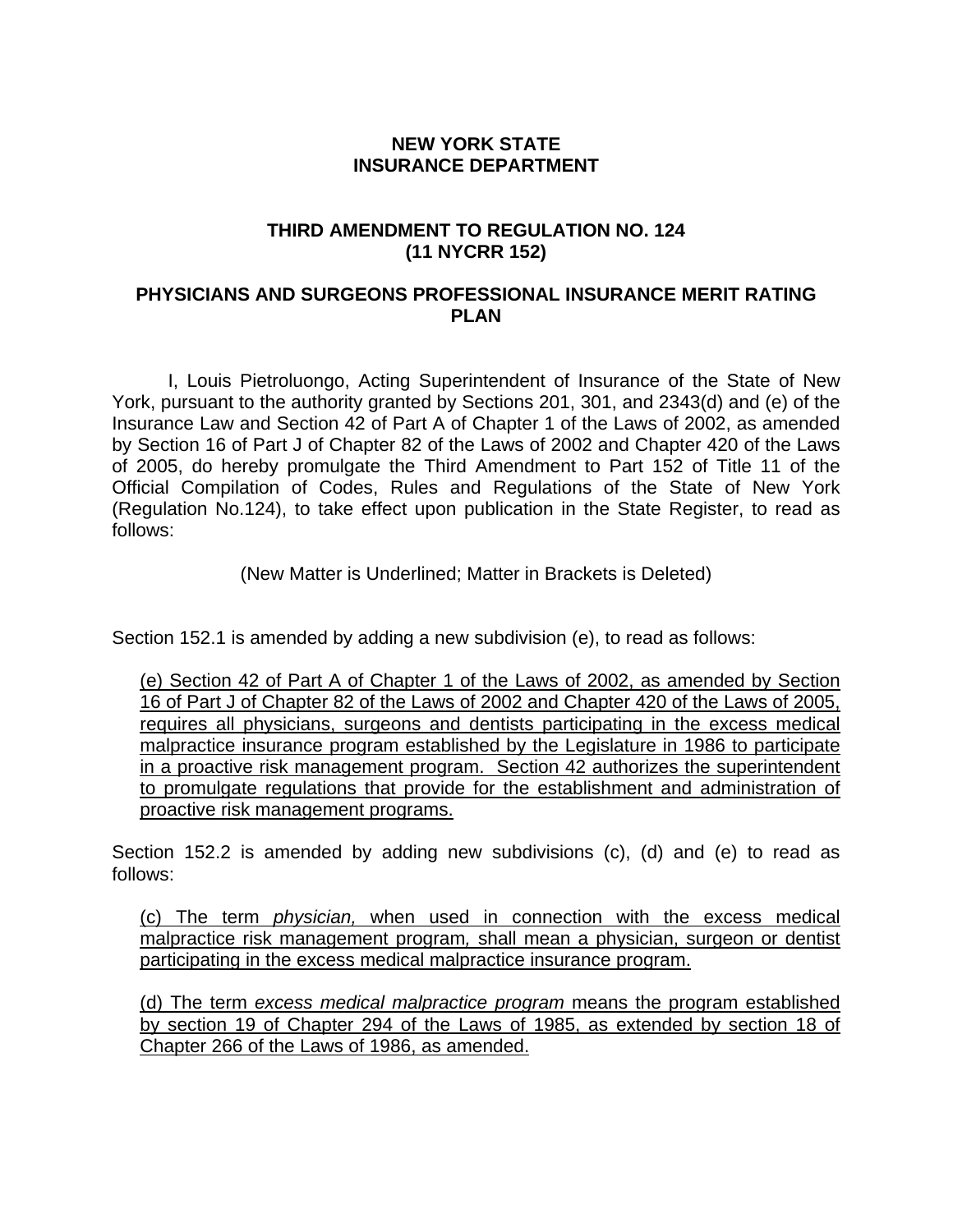## (e) The term *insurer* includes the Plan established pursuant to Part 430 of this Title (Regulation 170).

Section 152.6 is amended to read as follows:

Section 152.6 Standards for qualified risk management program.

In order to qualify for the credit, a risk management program must meet the following minimum standards:

(a) The program must be administered by the insurer or, after the insurer has investigated the entity's qualifications, by an entity designated by the insurer to administer the program on its behalf.

(b) The program must contain at least two components:

(1) a basic risk management course; and

(2) a follow-up course to be taken once every two years after first receiving the risk management premium credit.

(c) The basic risk management course must:

(1) consist of either:

(i) a lecture (or other classroom setting) [component] format, of at least five hours in length exclusive of any breaks, covering topics related to risk management, including but not limited to recordkeeping, informed consent, legislation, legal environment, communication with patients, and office procedures; or

(ii) an internet-based course format, requiring interaction by the insured, that is equivalent to the time and content of the lecture format described in subparagraph (i) of this paragraph; and

(2) require the insured, subsequent to the lecture [component of the] or internetbased course, to complete a project (such as the critical review of case studies), that is designed to demonstrate and reinforce the concepts taught in the program, which must be returned to the insurer (or the entity conducting the risk management program) within 60 days after completion of the basic course lecture or internet-based course.

(d) Satisfactory completion of both the lecture [and project components of the basic risk management course] or the internet-based course and the project is required in order to grant a premium credit.

(e) In order to remain eligible for the risk management premium credit, the insured must complete [a] the follow-up course component, which must: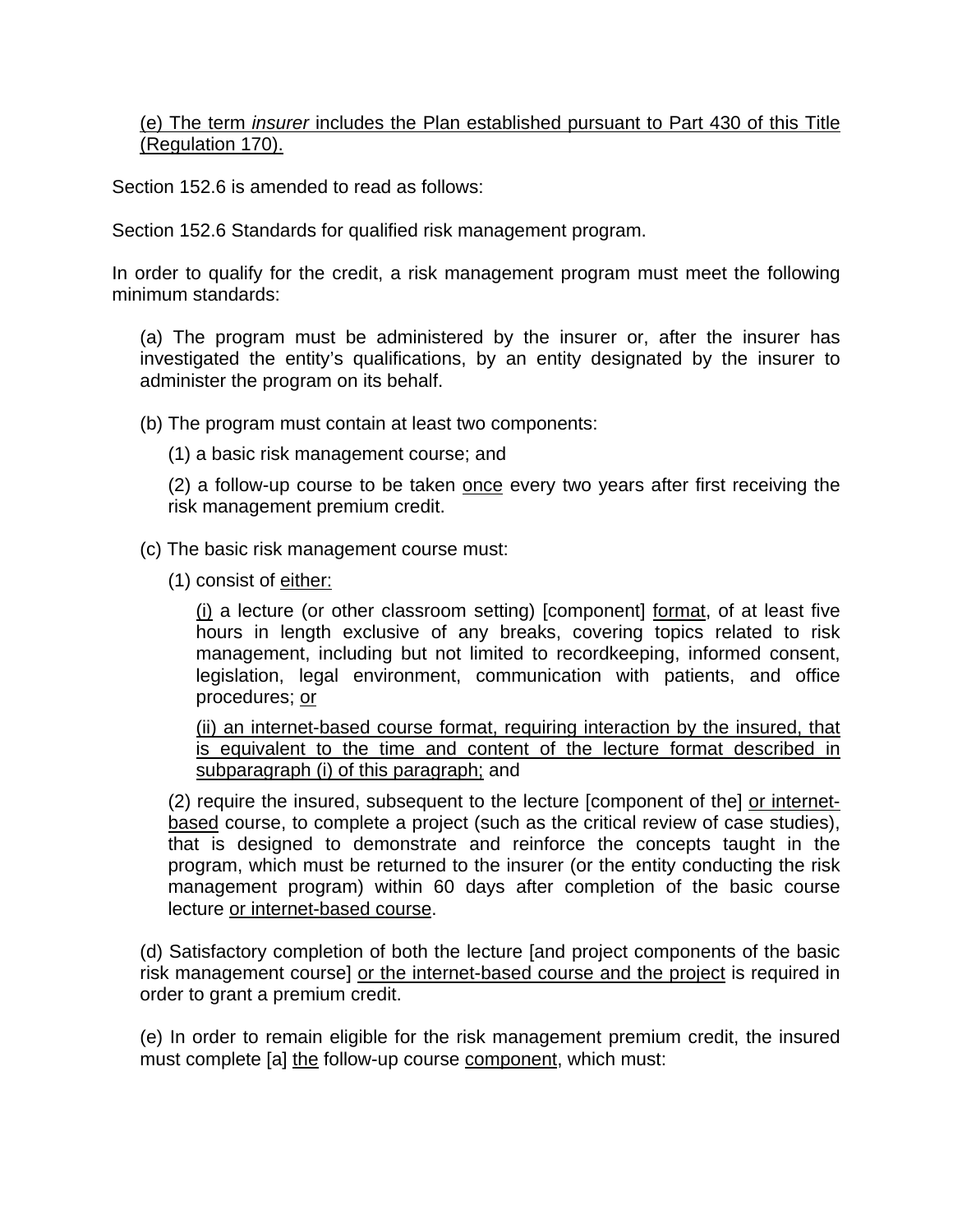(1) (i) consist of a lecture (or other classroom setting) format of at least three hours in length exclusive of breaks; or

(ii) consist of an internet-based course format, requiring interaction by the insured, which is equivalent to the time and content of the lecture format described in subparagraph (i) of this paragraph;

(2) be designed to reinforce the concepts covered in the basic risk management course and to bring to the insured's attention any relevant developments since completion of the basic course;

(3) unless provided in the basic risk management course, contain material specific to the insured's medical specialty; and

(4) require the insured, subsequent to the lecture [component of the] format or the internet-based course, to complete a project (such as the critical review of case studies), that is designed to demonstrate and reinforce the concepts taught in the program, which must be returned to the insurer (or the entity conducting the risk management program) within 60 days after completion of each follow-up course.

(f) [The] If the program is presented in a lecture format, it must contain a methodology for verifying that the [physician] insured is present for the entire lecture period for both the basic and follow-up courses, and that the required project is completed by the insured [physician] in a satisfactory manner. If the program is presented in an internet-based course format, it must contain a methodology for verifying that the insured has logged on, taken and completed both the basic and follow-up courses, and completed the required project in a satisfactory manner. In addition, the insurer or the entity conducting the internet-based course must require the insured to affirm that he or she was the person who actually took the course and that he or she is aware that any premium credit granted by the insurer is based on his or her affirmation.

(g) [The program] If the program is presented in a lecture format, it must be taught by persons with appropriate expertise in the subject areas being covered. If the program is presented in an internet-based format, the program must be developed by persons or entities with appropriate technological expertise, and the course content must be developed by persons or entities with appropriate expertise in the subject areas covered.

(h) The program must contain a provision whereby insureds who transfer their coverage from another insurer with an approved risk management program will continue to receive the credit, if and only if such insureds have completed all requirements for the credit.

Subdivisions (d) and (e) of Section 152.7 are amended to read as follows:

(d) The risk management program must specify [the]: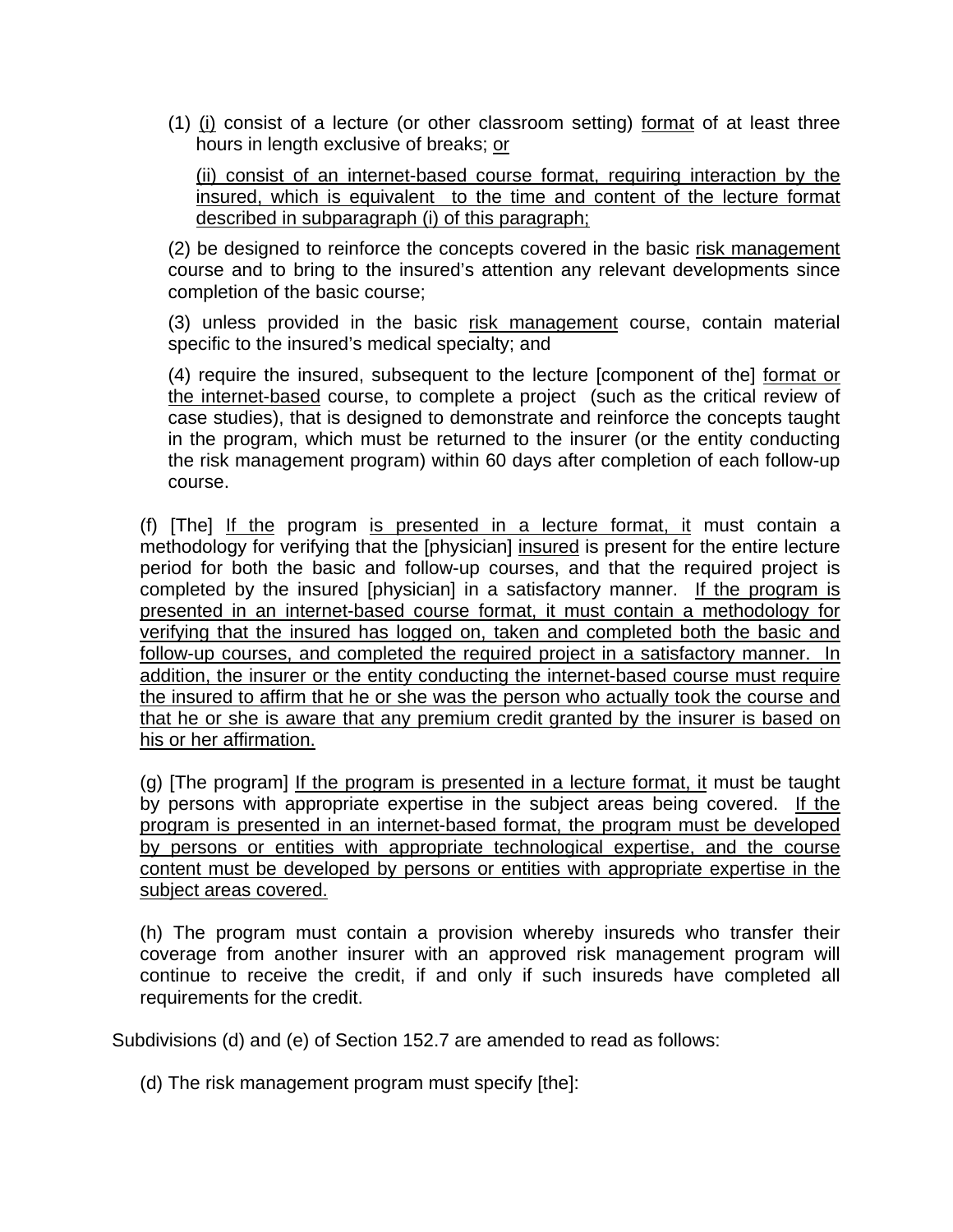(1) [size] the amount of the credit;

(2) the length of the basic and follow-up courses;

(3) the specific basic and follow-up courses;

(4) the qualifications required for developers of the internet-based program and instructors in each subject area;

(5) the methodology for monitoring attendance during the lecture course format and for assuring that the eligible insured is the person who has taken and completed the internet-based course;

(6) a description of the required project;

(7) the methodology for verifying satisfactory completion of all components of the program prior to the granting, or continuation, of any premium credit;

(8) the identity of the entity, if any, designated by the insurer to administer the risk management program on its behalf, the qualifications of that entity, and the steps the insurer will take to monitor the program;

(9) the methodology for informing insureds of the availability of the risk management credit and the dates [and], locations, and, if applicable, the internet address, of each risk management [course] program offered by the insurer; [and]

(10) the amount of tuition and other fees, if any, to be charged insureds participating in the program; and

(11) for internet-based program format, a description of the type of interaction required of the insured, and the basis for the insurer's determination that the component is equivalent to the time and content of the lecture component.

(e) Insurers shall:

(1) review at least annually and update as necessary, their risk management programs[ at least annually];

(2) submit all changes to the superintendent for prior approval; and

(3) notify all insureds of the dates [and], locations, and if applicable, the internet address, of each risk management course offered by the insurer.

Section 152.8 is renumbered to be section 152.12 and new sections 152.8, 152.9, 152.10 and 152.11 are added to read as follows:

Section 152.8 Standards for risk management programs conducted for qualification in the excess medical malpractice insurance program.

In order to be eligible for participation in the medical malpractice excess insurance program (or remain eligible if currently participating in that program), a physician must successfully complete an excess medical malpractice risk management program that meets the following requirements: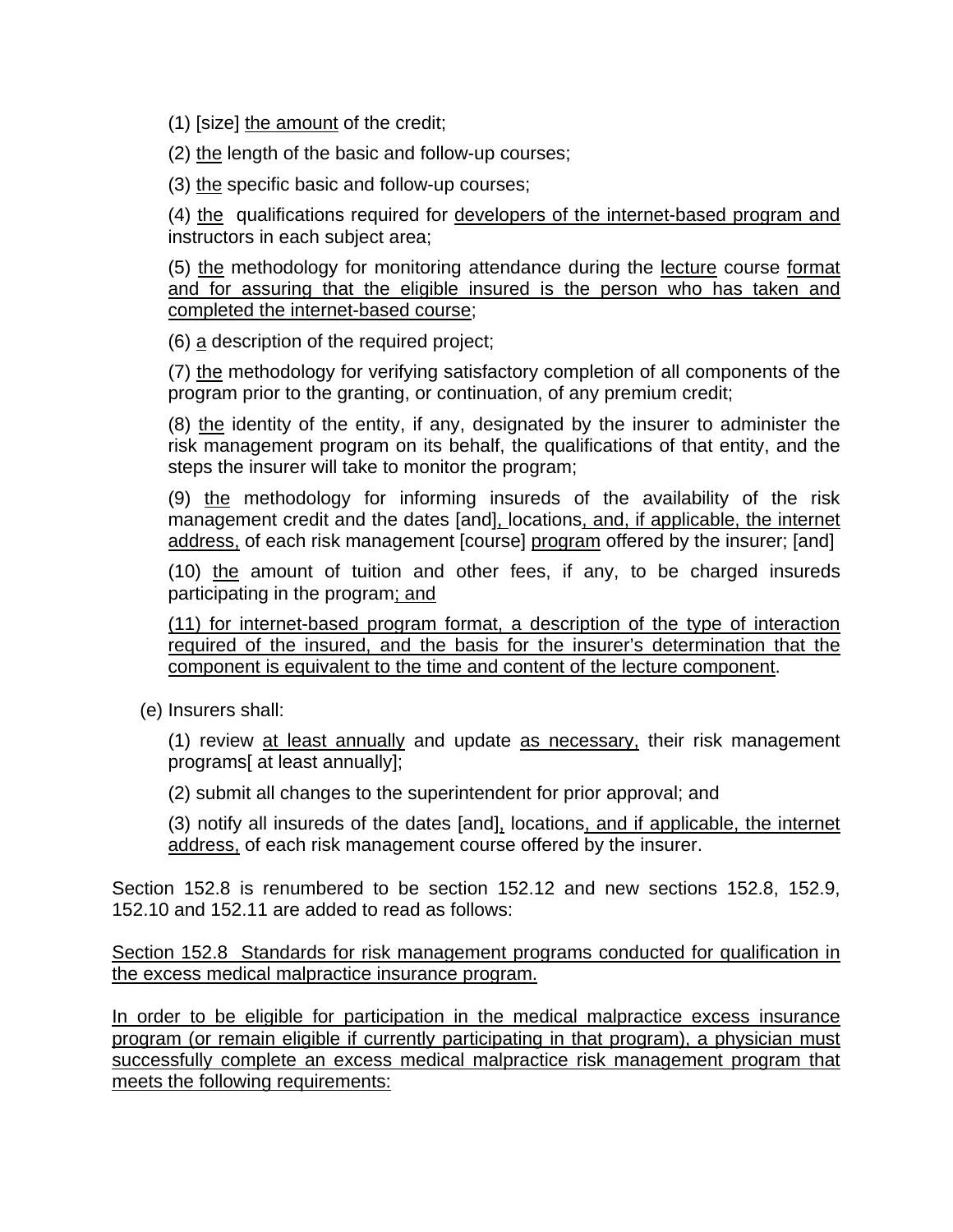(a) The program must consist of at least two components:

(1) an excess medical malpractice risk management basic course; and

(2) an excess medical malpractice risk management follow-up course to be taken once every two years thereafter.

(b) The excess medical malpractice risk management basic course must:

(1) meet the requirements for Category 1 continuing medical education credit;

(2) be in either:

 (i) a lecture (or other classroom setting) format, of at least five hours in length exclusive of any breaks, covering topics related to risk management, including but not limited to recordkeeping, informed consent, legislation, legal environment, communication with patients, office procedures, and critical review of case studies, at least two hours of which shall consist of subject matter that is dedicated to topics related to the higher potential exposure of the excess insurance risk; or

(ii) an internet-based format, requiring interaction by the insured physician, that is equivalent to the time and content of the lecture format described in subparagraph (i) of this paragraph.

(3) require the insured physician, subsequent to the lecture or internet-based course set forth in paragraph (2), to complete a project (such as the critical review of case studies), which is designed to demonstrate and reinforce the concepts taught in the course and which must be returned to the insurer (or the entity conducting the risk management program) within 60 days after completion of the basic course lecture or internet-based course.

(c) Satisfactory completion of both the lecture or the internet-based course, and the project is required in order to participate in the excess medical malpractice insurance program.

(d) In order to remain eligible for participation in the excess medical malpractice insurance program in succeeding policy years, the physician must complete an excess medical malpractice follow-up course once every two years, which must:

(1) (i) consist of a lecture (or other classroom setting) format of at least three hours in length exclusive of breaks. At least one hour of the course shall consist of subject matter that is dedicated to topics related to the higher potential exposure of the excess insurance product; or

(ii) consist of an internet-based course format, requiring interaction by the insured physician, that is equivalent to the time and content of the lecture format described in subparagraph (i) of this paragraph;

(2) be designed to reinforce the concepts covered in the excess medical malpractice basic risk management course and to bring to the insured's attention any relevant developments since completion of the basic course;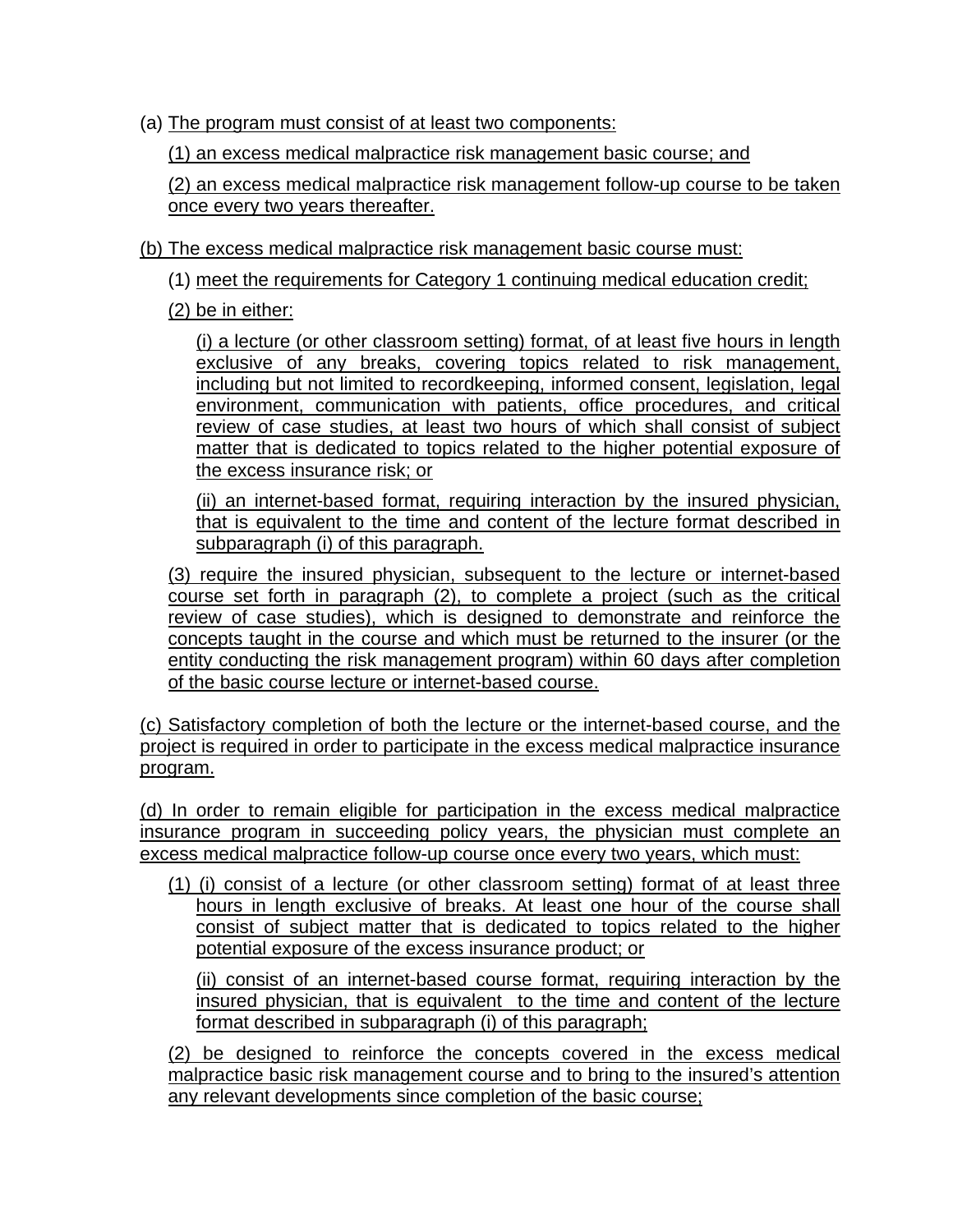(3) unless provided in the excess medical malpractice risk management basic course, contain material specific to the insured's medical specialty; and

(4) require the insured physician, subsequent to the lecture or the internet-based component of the course, to complete a project (such as the critical review of case studies), which is designed to demonstrate and reinforce the concepts taught in the course and which must be returned to the insurer (or the entity conducting the risk management program) within 60 days after completion of each follow-up course.

(e) If the program is presented in the lecture format, it must contain a methodology for verifying that the insured physician is present for the entire lecture period for both the basic and follow-up courses, and that the required project is completed by the insured physician in a satisfactory manner. If the program is presented in an internet-based format, it must contain a methodology for verifying that the insured physician has logged on, taken and completed the required basic or follow-up course, and completed the required project in a satisfactory manner. In addition, the insurer or the entity conducting the internet-based program must require the insured physician to affirm that he or she was the person who actually took the program and that he or she is aware that any benefit granted pursuant to completion of the program is based on his or her affirmation.

(f) If the program is presented in the lecture format, it must be taught by persons with appropriate expertise in the subject areas being covered. If the program is presented in an internet-based format, the program must be developed by persons or entities with appropriate technological expertise, and the program content must be developed by persons or entities with appropriate expertise in the subject areas covered.

(g) The program must contain a provision whereby an insured who transfers excess medical malpractice insurance coverage from another insurer will continue to participate in the excess medical malpractice insurance program, but only if the insured has completed all requirements for such participation.

- (h) (1) The program must be administered by the insurer or, after the insurer has investigated the entity's qualification, by an entity designated by the insurer to administer the program on its behalf.
	- (2) (i) The superintendent, pursuant to section 42 of Part A of Chapter 1 of the Laws of 2002, as amended by section 16 of Part J of Chapter 82 of the Laws of 2002 and Chapter 420 of the Laws of 2005, has designated the Medical Society of the State of New York ("The Medical Society") to review those portions of the basic and follow-up courses dedicated to the excess risk of each insurer's program in order to assure that the subject matter addresses the excess exposure and is consistent among all insurers offering the excess medical malpractice insurance program.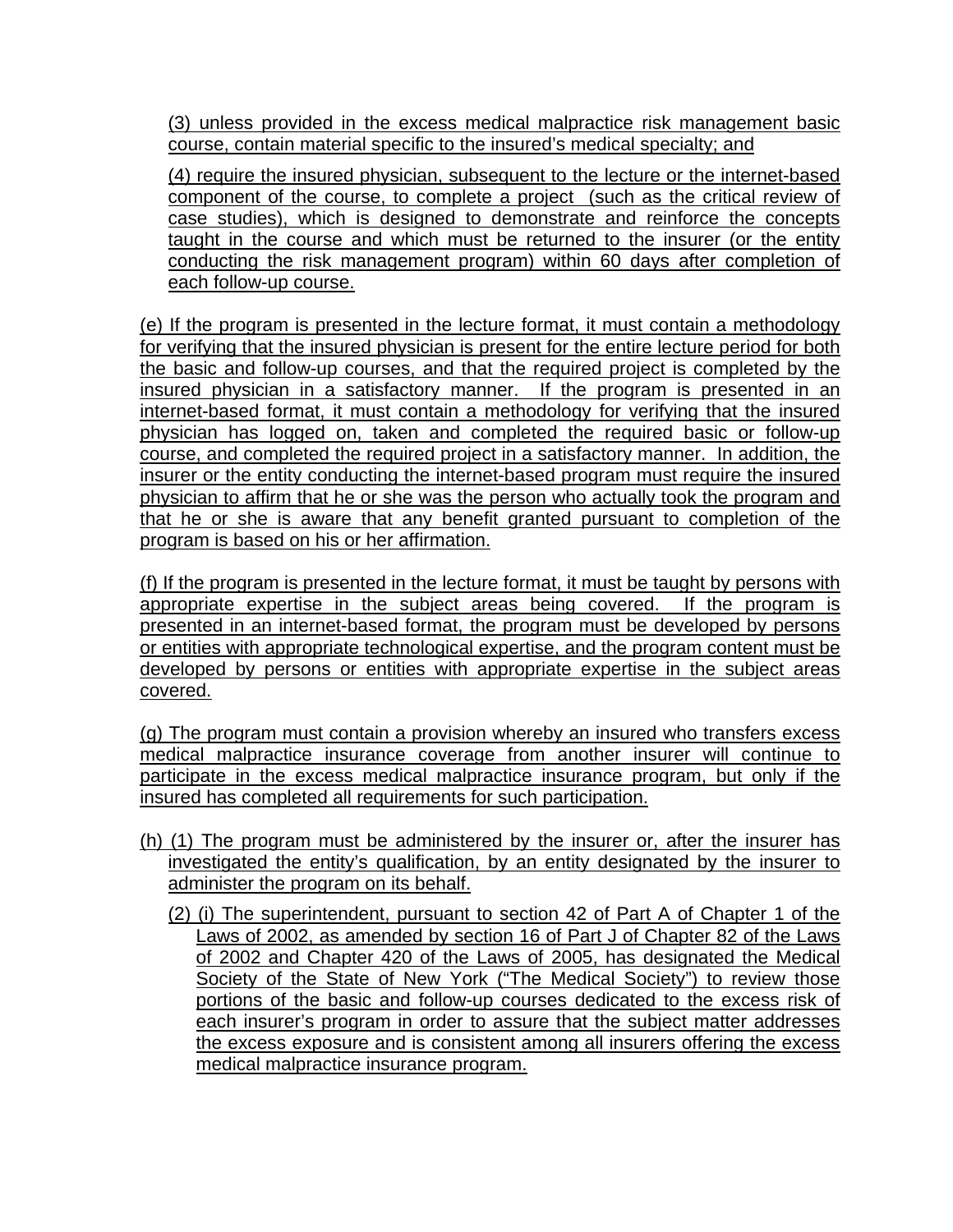(ii) Subject to the approval by the superintendent, the Medical Society shall develop guidelines for use in evaluating the courses submitted to it for review. A copy of the guidelines shall be provided to an insurer upon request.

(iii) The Medical Society shall complete its review and provide a determination of any course submitted to it within 30 days of receiving all needed information. Failure to render a determination within such period shall be deemed a denial.

(iv) An insurer may, within 30 days, appeal an adverse determination by the Medical Society to the superintendent.

Section 152.9 Excess medical malpractice risk insurance coverage eligibility requirements.

(a) In order to be eligible for participation in the excess medical malpractice insurance program effective July  $1<sup>st</sup>$  of any policy year, a physician must complete all of the requirements for the excess medical malpractice basic or follow-up course, as applicable, prior to that date. For example, in order for a physician to be eligible for the excess medical malpractice insurance program effective July 1, 2005 through June 30, 2007, the physician must have completed the required basic or follow-up course requirements, as appropriate, by July 1, 2005.

(b) A physician that has not satisfactorily completed all the excess medical malpractice risk management requirements as provided in subdivision (a) of this section may not be eligible for the excess medical malpractice insurance program until, and effective as of, the date the requirements are completed. The physician must also complete any required excess medical malpractice follow-up course during the following policy year in order to be eligible for the excess medical malpractice insurance program effective July 1st of the next succeeding two policy years. For example, a physician who does not complete the basic or follow–up course, which is required for eligibility beginning July 1, 2005, until August 1, 2005, becomes eligible for excess medical malpractice insurance on August 1, 2005. The physician continues to be eligible for the policy year beginning July 1, 2006. In order to continue to be eligible for excess medical malpractice insurance effective July 1, 2007, the physician must complete the excess medical malpractice risk management follow-up course requirements by July 1, 2007.

Section 152.10 Coordination of excess medical malpractice risk management program with qualified risk management program.

In recognition of the fact that some physicians are also participating in a qualified risk management program filed by their insurer pursuant to section 152.6 of this Part, and in order to facilitate participation in the excess medical malpractice risk management program, the following rules shall apply: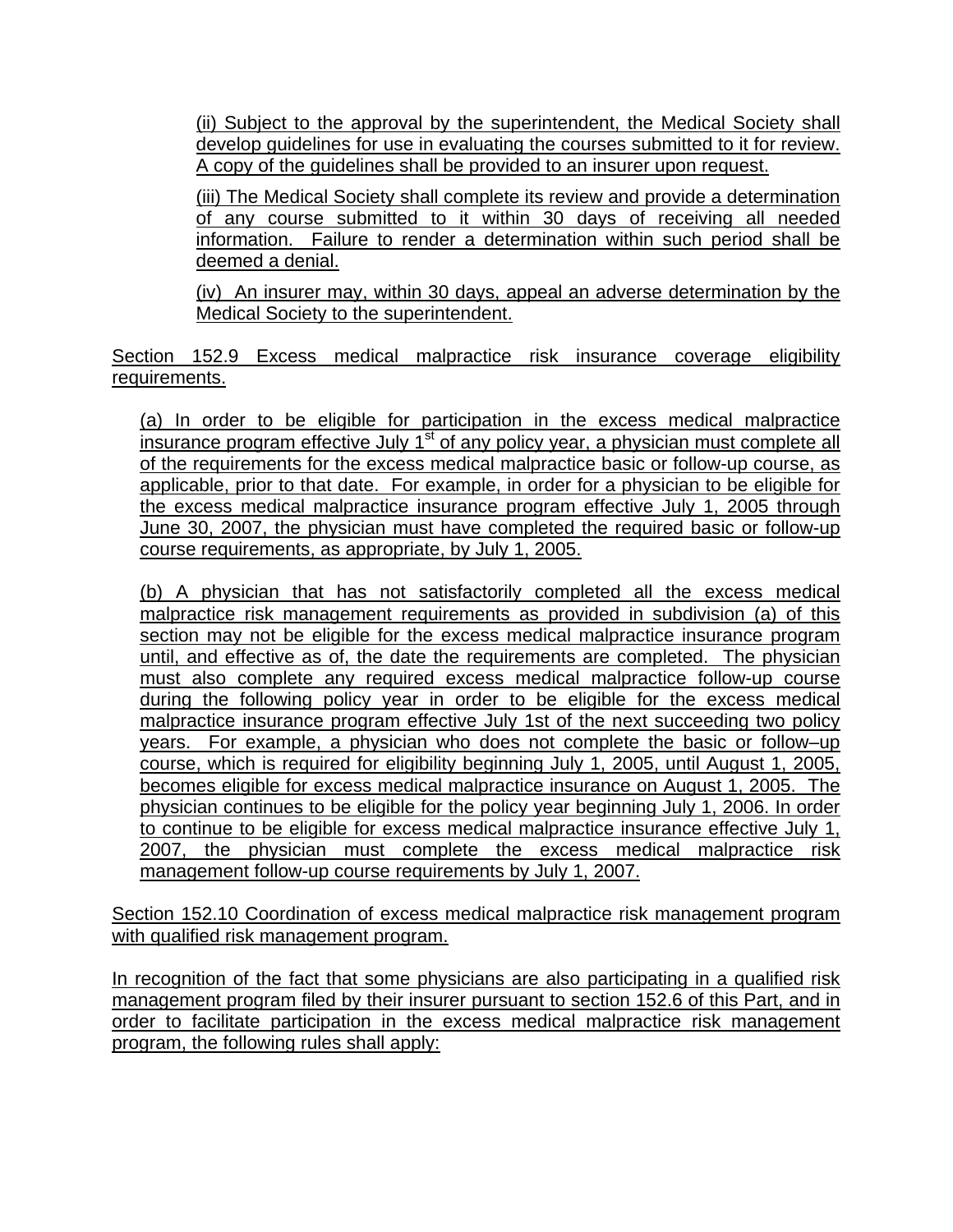(a) The excess medical malpractice risk management basic course must be successfully completed even if the participating physician has previously completed the basic risk management course described in section 152.6(c) of this Part.

(b) For a physician who has not previously participated in a qualified risk management program, satisfactory completion of the five hour excess medical malpractice risk management program basic course will also qualify for completion of the qualified risk management program basic course if the physician's insurer has an approved qualified risk management program pursuant to section 152.6 of this Part.

(c) A physician also participating in a qualified risk management program who would otherwise be required to complete both the three hour qualified risk management program follow-up course pursuant to section 152.6(e) of this Part and the five hour excess medical malpractice risk management program basic course in the same year may satisfy both requirements by successfully completing the five hour excess medical malpractice risk management basic course.

(d) A physician also participating in a qualified risk management program who would otherwise be required to complete both the three hour qualified risk management follow-up course pursuant to section 152.6(e) of this Part and the three hour excess medical malpractice risk management program follow-up course in the same year may satisfy both requirements by successfully completing the three hour excess medical malpractice risk management follow-up course.

Section 152.11 Implementation of excess medical malpractice risk management programs.

(a) An insurer that writes medical malpractice insurance for physicians must submit a proposed excess medical malpractice risk management program to the superintendent and obtain approval prior to the participation of any insured in the program.

(b) The risk management program must specify:

(1) the length of the basic and follow-up courses;

(2) the specific basic and follow-up courses;

(3) the qualifications required for developers of the internet-based program and instructors in each subject area;

(4) the methodology for monitoring attendance during the lecture course format and for assuring that the eligible insured physician is the person who has taken and completed the internet-based course;

(5) a description of the required project;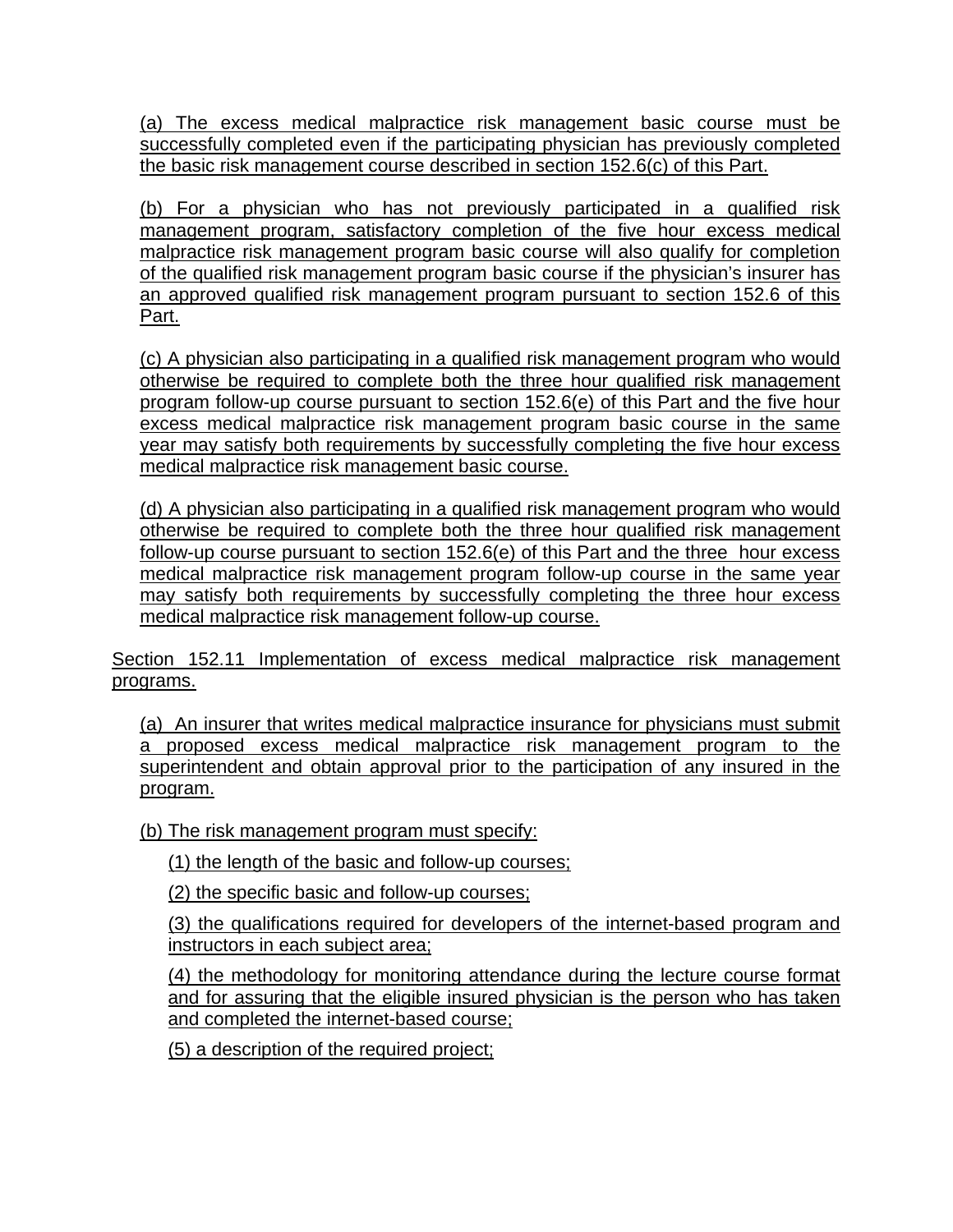(6) the methodology for verifying satisfactory completion of all components of the program prior to the certifying of an insured physician to be eligible to participate in the excess medical malpractice insurance program;

(7) the identity of the entity, if any, designated by the insurer to administer the risk management program on its behalf, the qualifications of that entity, and the steps the insurer will take to monitor the program;

(8) the methodology for informing insureds of the availability of the risk management course and the dates, locations, and if applicable, the internet address of each risk management course offered by the insurer;

(9) for internet-based components, a description of the type of interaction required of the insured physician, and the basis for the insurer's determination that the component is equivalent to the time and content of the lecture component; and

(10) evidence from an entity accredited to grant continuing medical education credit that the basic course qualifies for Category 1 continuing medical education credit.

(c) An insurer shall:

(1) review at least annually, and update as necessary, its excess medical malpractice risk management program;

(2) submit all changes to the superintendent for prior approval; and

(3) notify all insureds of the dates, locations, and if applicable, the internet address of each risk management program offered by the insurer.

(d) Any insured physician participating in a risk management program for the purpose of eligibility for the excess medical malpractice insurance program in this state shall not be charged a fee or other assessment in connection with this program.

The old section 152.8 is renumbered to be section 152.12 and is amended to read as follows:

Section [152.8] 152.12 Records maintenance, audits and reporting requirements.

(a) Every insurer that offers a risk management premium credit shall maintain loss and expense statistics separately for those [physicians] insureds receiving and not receiving the credit, and such statistics shall be made available to the superintendent upon request.

(b) At least once every two years, an insurer shall conduct a risk management audit of all insured physicians participating in its excess medical malpractice risk management programs pursuant to this Part. Such audit may be in the form of a self-review survey completed by each insured physician.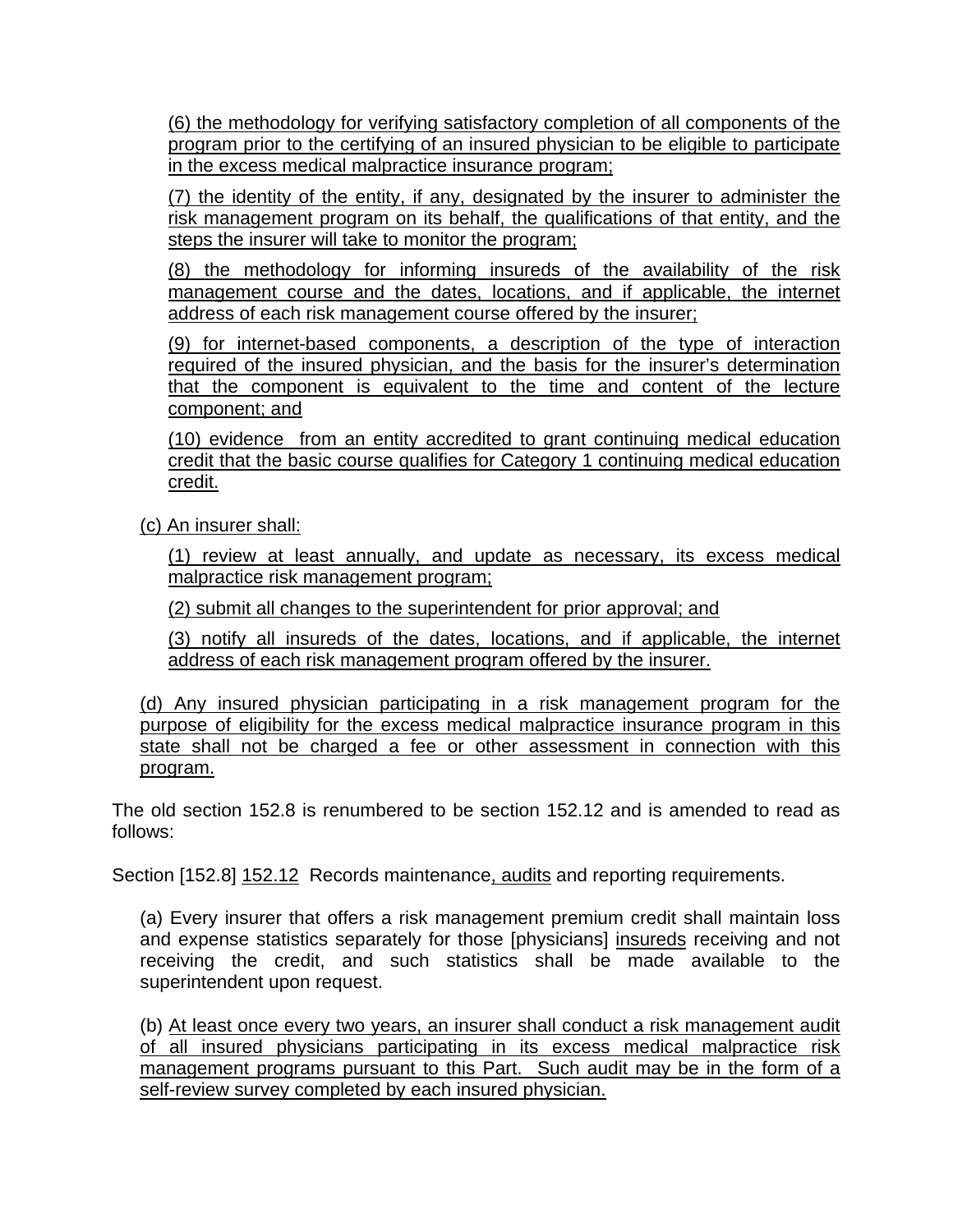(c) An insurer that utilizes a self-review survey in lieu of a physical audit shall develop self-review procedures specific to the type of practice, varying by specialty type and size of the practice engaged in by the insured, and any other criteria it determines appropriate to evaluating the effectiveness of the excess medical malpractice risk management program.

(d) The self-review procedures shall be designed to provide information to the insurer to determine that participants are properly following the procedures and principles presented in the course, to assist the insurer in developing revisions and improvements to its excess medical malpractice risk management programs and to provide for the establishment of best practices in risk management methods.

(e) [Every] An insurer offering a risk management premium credit or an insurer offering a risk management program for the purpose of eligibility in the excess medical malpractice insurance program shall annually, no later than March 1st, submit to the superintendent a report indicating, by territory and medical specialty:

- (1) total number of insureds; [and]
- (2) number of insureds receiving the premium credit; and

(3) number of insureds participating in risk management programs qualifying for excess medical malpractice insurance coverage.